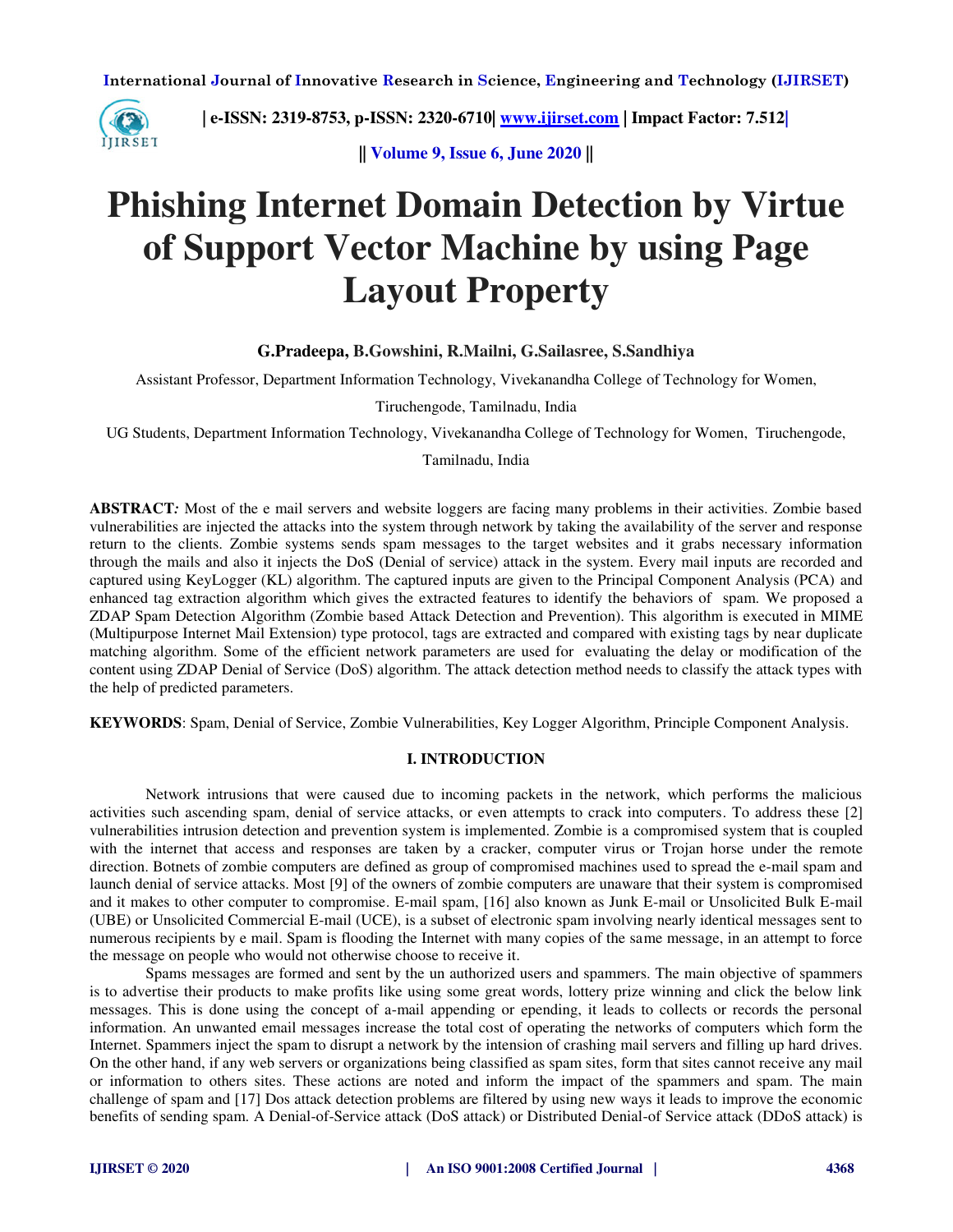

 **| e-ISSN: 2319-8753, p-ISSN: 2320-6710| [www.ijirset.com](http://www.ijirset.com/) | Impact Factor: 7.512|**

# **|| Volume 9, Issue 6, June 2020 ||**

a challenge to make a machine or network resource unavailable to its planned users and to the targeted web sites. DoS [12] attacks normally achieved in large network and also the high profile web servers that are bank, healthcare institutions, credit card payments and root servers.

Many spam detection techniques are used to filter the e-mails, [2] even though the spammers inject the spam messages through some of the wholes which is presented in network and resources handled by the users. A large amount of packets are (useless information) are sent to the particular or targeted web sites to launch the denial of service attacks. This type of attacks creates an unwanted traffic in the network and takes the response of the system out.

#### **II. RELATED WORK**

Network based attack injection techniques were used to test the system response and effectiveness. That proposes an automatic discovery of vulnerabilities in software components using AJECT (Attack Injection Tool) tool. This AJECT attack tool is used to replicate the irregularity and to assist the removal of the error. To evaluate the worth of this approach, is to obtain the several attack injections were performed with 16 widely available POP (Post of Protocol) and IMAP (Internet Message Access Protocol) servers but it gather that three of the flaws were related to client resource management only handled. This system is used to overcome the types of attacks presented in the web server.

 Z. Duan et al,[7] Behavioral characteristics of spammers and their network reachability properties proposes More importantly, they also discard glow on the design of future email delivery architecture that can be used to inherently resist spam activities. In the current SMTP (Simple Mail Transfer Protocol) based email delivery architecture is not suitable for detect the spam of holding longer time in online, spammers can disappear the spam results after pushing (go offline) the overflow of spam to receivers. This is confirmed by our results is to a large part of spammers send spam only within a short period of time, and more disturbingly, some difficult spammers utilize their short lived networks for spamming activities. Our conclusion is to suggest that in order to effectively control spam, we must hold spammers responsible, force them to stay online for longer periods of time while throttling their spamming rates, and limit the spammer's elasticity in commonly varying their locations and/or Internet Service Providers. Design of new pull-based email delivery architectures, such as DMTP

Tsung Huan Cheng et al, [25] Clustering analysis of network traffic for protocol and structure-independent botnet detection defines the independent of botnet C&C protocol and structure, and it does not requires any of prior knowledge of botnets to analyses the attack behavior. This is used for notice real-world botnets (IRC-based, HTTP-based, and P2P botnets) and has a very low false positive rate. Although bots within the same botnet will display the similar communication patterns and similar malicious activity patterns.

 Z. Duan et al [6], DMTP: Controlling spam through message delivery differentiation July 2007 proposed a methodology, which grants the receivers to achieve better control over the network and it defines how the messages from different senders should be delivered on the Internet in a particular time. This concept presents the platform for e-mail system can compel spammers to stay online for longer periods of time, which may considerably get better the performance and DTMP can be effortlessly deployed on the Internet incrementally. But it leads the unwanted Internet traffic in the network due to the attack phase.

I.S. Kim M.H. Kim et al[14,] Agent-based honeynet framework is used for defending servers in campus networks proposes honeypots that proceed to baits for attackers and can spot zero-day attacks and supply researchers intending to develop the security that is used for protects servers from new types of internet worms successfully, not including the use of signatures but it requires the client's assets does not protect servers from indefinite internet worms. This system proposes [4] a multiphase distributed vulnerability detection, measurement, and countermeasure selection mechanism, which is built on attack graph-based systematic models. It significantly improves attack detection and moderate. In host-based IDS solutions are wanted to be included and to cover the whole spectrum of IDS in the system. In this technique, the trouble of detecting the machines that perform a sending spam has been addressed. This move toward to involves very low isolation intrusion as only the boundary of network flow data will be defined. Sending back to a TCP/SYN-ACK packet, and waiting for a TCP/ACK [13] packet in response from the sender address. However, because the sender address is fake, the response in no way to comes true. These half-open connections oversupply the number of accessible connections the server is clever to make, observance it from responding to genuine requests until after the attack ends.

Spam Zombie attack detection system named SPOT by monitoring outgoing messages in a network. SPOT (Sequentially Probability Ratio Test) was designed [27] based on a simple and powerful statistical tool named sequential probability ratio test to detect the compromised machines. SPOT tool is based on the count (CT) and percentage (PT) of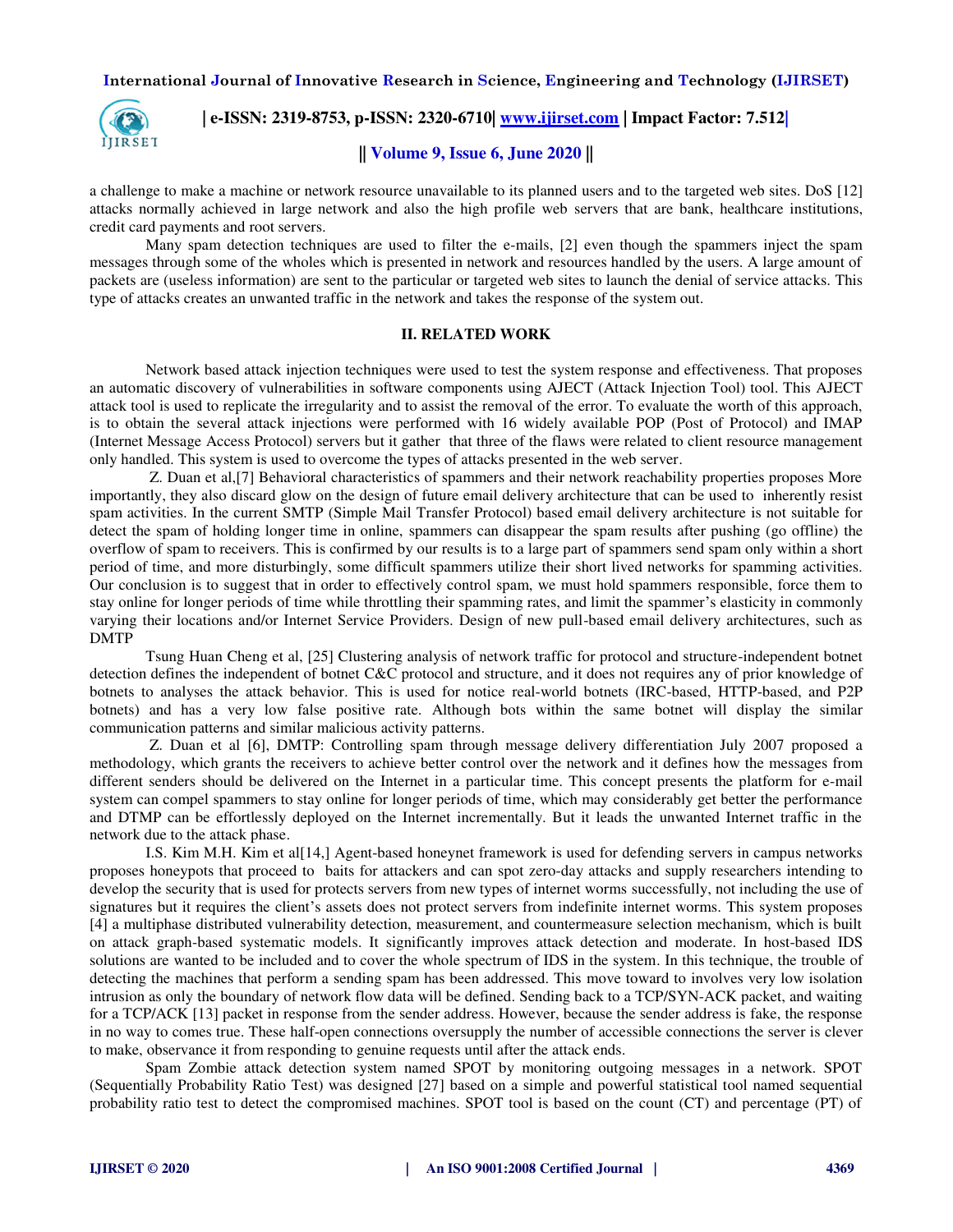

 **| e-ISSN: 2319-8753, p-ISSN: 2320-6710| [www.ijirset.com](http://www.ijirset.com/) | Impact Factor: 7.512|**

# **|| Volume 9, Issue 6, June 2020 ||**

spam messages sent by internal machines. This system was suitable for spam detection and also it leads network traffic tends to poor responsiveness.

#### **III. PROPOSED WORK**

KeyLogger (KL) algorithm has been established for recording and [10],[15] capturing the keystrokes, inputs, mouse clicks. The captured inputs are given to the Principal Component Analysis (PCA) which extracts the features to identify the behaviors of spam. With these behaviors, whether the particular message is spam or not is identified by using ZDAP Spam Detection algorithm.

For MIME (Multipurpose Internet Mail Extension) type protocol, tags are extracted and compared with existing tags by near duplicate matching algorithm. This helps to detect [19] the message as spam or not. The extracted tags stored in tree manner for easy storage and retrieval. Some of the efficient network parameters are used for evaluating the delay or modification of the content using ZDAP Denial of Service algorithm. Attack detection method needs to classify the attack types with the help of predicted parameters. The detected (infected) messages are removed or reduced based on the level of severity. Then the notification is send to both victim and offenders for creating awareness. Denial of service attack is identified by the following network parameters such as, Number of Packets (np), Number of Bytes (bt), Average Packet Size.

Packet Rate per second (PRs), Byte Rate per second (BRs), Time Interval Variance (tc) and Packet Size Variance (pc) are calculated as follows,

 $PRs = np \times 1 \div (te - ts)$ BRs=  $bt \times 1 \div (te - ts)$  $tc = \sqrt{\sum (tn - t^{\circ})2} \div n$  $pc = \sqrt{\sum (pn - p^{\circ})2} \div n$ 

The zombie based attack detection and prevention system is explained in Fig 1. here with the appropriate component description.



**Fig 1. Architecture Diagram for ZDAP System** 

Various numbers of users are entered into the system with or without malicious activities, once the message has been detected the key logger algorithm captures the inputs and forwards to the verification state. Then the message operation is verified that is any abnormal activities are presented or not. If any of the malicious activities presented then messages are move to the intrusion. In this state message inputs are deeply analyzed with the extracted features, and if any of the features presents in the message input it becomes an intrusion so its forwards to failure. Every action are taken to account for future reference that is the same types of activities or same users enter into the system ip alarm indicate this particular user ma leads to intrusion. Then the notification action is performed to both the victims and offenders.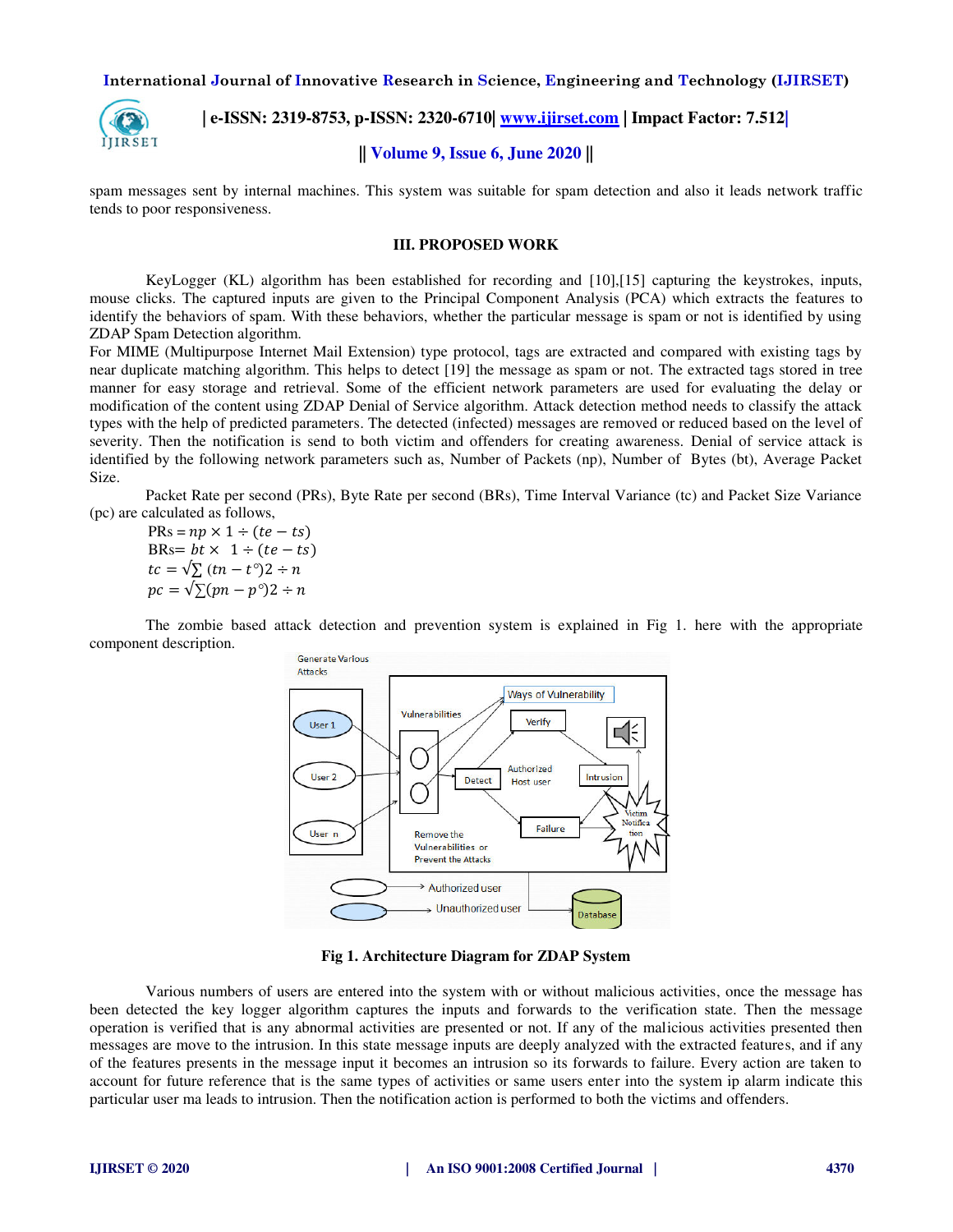

 **| e-ISSN: 2319-8753, p-ISSN: 2320-6710| [www.ijirset.com](http://www.ijirset.com/) | Impact Factor: 7.512|**

**|| Volume 9, Issue 6, June 2020 ||** 

#### *A. DEFINITION OF <anchor>*

The tag  $\leq$  anchor $\geq$  is used to transform the mail id and url from the web reference. It is mainly used for domain name analysis and transformation. Anchor tag is to reduce the false positive when the email abstraction is limited. [22] Anchor tag is represented in this format  $\leq a$  href="http://www.ExampleOnly.com/">. The email abstraction is matched with known spam mail or url. A predefined threshold value is used to classify the spam emails. The corresponding e-mails are compared with a threshold value, if the tag is smaller than the threshold value it named as spam mail. Tag length is [5] calculated by how many tags are presented in the e-mail abstraction. The e- mail abstraction are matched with the previous pattern if they are exactly matched that particular mail id is separated and recorded.

#### *B. PREFIXING OF <anchor>*

This tag is used for reduce the probability of matched unsuccessful spam messages. The prefixed tags [21] are reordered in the process of reordering the original tag position. In this process if two e-mails contain the same tag length for worst case they differ from the last tag only. For this type of problems destroy the original abstraction and rearrange the position of tags. This process ensures that the newly assigned position numbers of e-mail abstractions with the same number of tags are completely identical. As such, the matching process can be accelerated without violating the definition of near-duplicate in this system. The data flow diagram Fig 2 describes the zombie based attack detection and prevention system.



**Fig.2 ZDAP Data Flow Diagram** 

#### *C. FEATURE EXTRACTION*

 Tag Extraction is performed based on the Principal Component Analysis and Map Reduce function. The necessary [23] tags extracted in e-mail defined as  $\frac{\text{thm}}{2}$ ,  $\frac{\text{thm}}{2}$ ,  $\frac{\text{thad}}{2}$ ,  $\frac{\text{thad}}{2}$ ,  $\frac{\text{thad}}{2}$ ,  $\frac{\text{thad}}{2}$ ,  $\frac{\text{thad}}{2}$ ,  $\frac{\text{thad}}{2}$ long e- mails also extracted with the appropriate tags without affecting the effectiveness. of near-duplicate.

#### *D. FUZZY SUPERVISED LEARNING*

 Fuzzy learning is based on the machine learning approach [1],[18]. It infers a function from the labeled training data. In supervised learning, the input samples and output set results are known by the user but training the samples is difficult to achieve the correctness. If the corresponding training data is trained again until it obtains the correct result. Support Vector Machine (SVM) is used to [11] classifies two different types of labels that is attack and normal e-mails. SVM is highly differentiating the process with the hyperplane integration.

#### *E. NEAR-DUPLICATE MATCHING SCHEME*

The near-duplicate matching algorithm is defined for spam detection is to maintain a known spam database, with the help of users' feedback, to block spam with the similar content. With the help of spam database the users can easily identify what spam messages occur subsequently. New techniques are used to detect the spammers efficiently and also detect new types of worms and spam activities.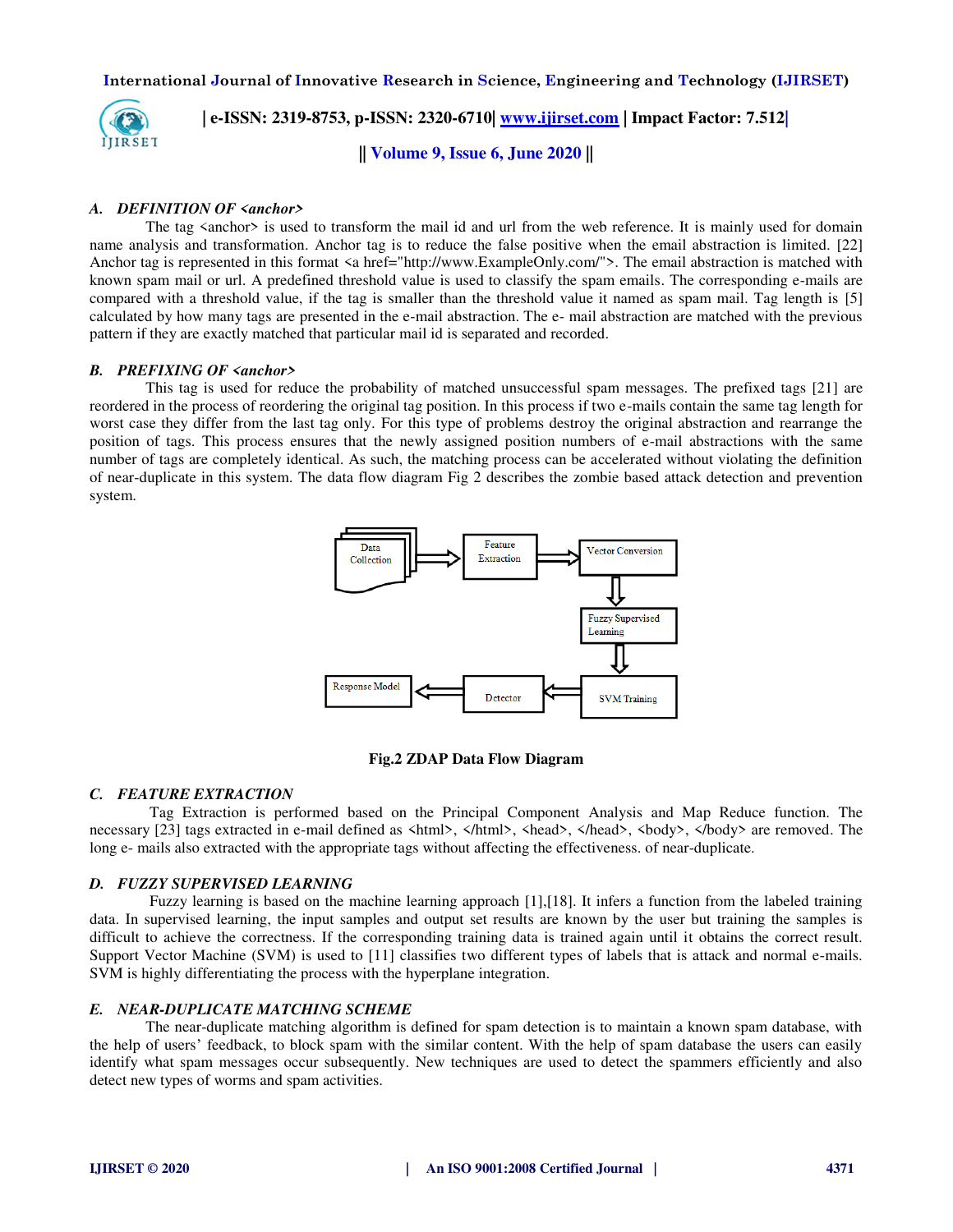

 **| e-ISSN: 2319-8753, p-ISSN: 2320-6710| [www.ijirset.com](http://www.ijirset.com/) | Impact Factor: 7.512|**

**|| Volume 9, Issue 6, June 2020 ||** 

## *F. BLACKLIST & WHITELIST*

 Blacklist is used to block or stop the spammers from performing spammer task like posting to forums, blogs, and sending emails. It collects the sender addresses contained spam mail and also the spam message content of the mail. Whitelist is used to allow the messages that not affected by spammers. It prevents the e-mails from the unwanted threats and attacks.

#### **IV. ALGORITHM FOR ZDAP SYSTEM**

#### 1.1 ZDAP SPAM DETECTION ALGORITHM

Input: Features, the e-mail with *text/html* MIME type

Output: Attack Types, Attacker details, the E-mail Abstraction (EA)

Process:

//Tag Extraction Phase

Step 1: Transform each tag to <*tagname*>

Step 2: Transform each paragraph of text to *<mytext />*

Step 3: AnchorSet = union of all *<anchor> tags*

Step 4: EA = concatenation of *<tagname>*

 Step 5: Preprocess the tag sequence of EA //Tag Reordering Phase

Step 6: for (each tag of EA) // *pn* - position number

Step 7: *tag.new\_pn* = ASSIGN\_PN(*EA.taglength , tag.pn*)

Step 8: Put the tag to the new position *tag.new\_PN* 

Step 9: EA = concatenation of <tagname> with *new\_PN* 

// Prefixing <anchor> Phase

Step 10: if  $(EA.tag\ length \leq Lth\ short)$  then

Step 11: Append AnchorSet in front of EA

Step 12: return EA

# **V. RESULTS AND PERFORMANCE ANALYSIS**

The results obtained in ZDAP system is significantly improved the performance of attack detection and mitigation rate by using efficient techniques.

| run:<br>The filename isD:/saranya/common.txt<br>'quick and easy jobsite' is spam<br>'will there be a production release tomorrow' is not a spam<br>'plan your retirement soon' is spam<br>'you have won a state lottery claim your money now' is spam<br>'register with our jobsite and get your dream job and money now' is spam<br>'today with our jobsite making money is not all that hard' is not a spam<br>'today with our jobsite making money is not all that hard' is spam<br>'back to office today and started off coding' is not a spam<br>'184@carioca.net' is spam<br>'aaaa@ai.net' is spam<br>'pltid@vahoo.cn' is spam<br>'harithamuthu@qmail.com' is not a spam<br>'saranyamit12@gmail.com' is not a spam<br>BUILD SUCCESSFUL (total time: 1 second) |
|---------------------------------------------------------------------------------------------------------------------------------------------------------------------------------------------------------------------------------------------------------------------------------------------------------------------------------------------------------------------------------------------------------------------------------------------------------------------------------------------------------------------------------------------------------------------------------------------------------------------------------------------------------------------------------------------------------------------------------------------------------------------|
|                                                                                                                                                                                                                                                                                                                                                                                                                                                                                                                                                                                                                                                                                                                                                                     |

**Fig 3. Spam Message Analysis with Features**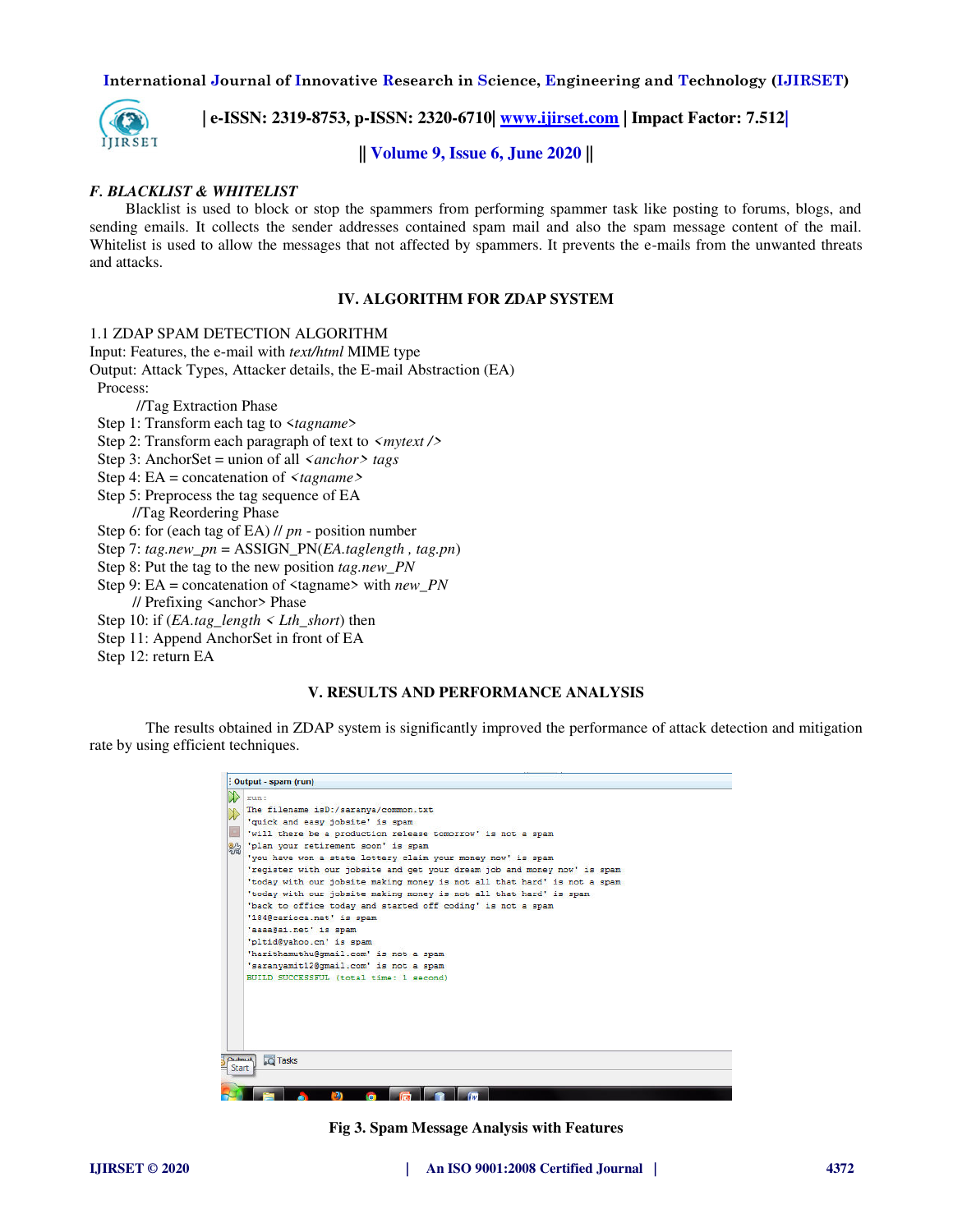

 **| e-ISSN: 2319-8753, p-ISSN: 2320-6710| [www.ijirset.com](http://www.ijirset.com/) | Impact Factor: 7.512|**

# **|| Volume 9, Issue 6, June 2020 ||**

E –mail contents are deeply analyzed with the extracted features shown in Fig 3.

| run:                |                                                   |  |
|---------------------|---------------------------------------------------|--|
| packet 1            |                                                   |  |
| packetsize 49       |                                                   |  |
|                     | this is one of the way to solve critical problems |  |
|                     | Packet send Time Mon Nov 11 00:15:26 IST 2013     |  |
|                     | Packet End Time Mon Nov 11 00:16:09 IST 2013      |  |
|                     | Time Taken to reach the destination is 43         |  |
|                     | Packet Rate Per Second 0.023255814                |  |
|                     | Byte Rate Per Second 1.1395348                    |  |
| <b>UDP Flooding</b> |                                                   |  |
| packet <sub>2</sub> |                                                   |  |
| packetsize 5        |                                                   |  |
| he11o               |                                                   |  |
|                     | Packet send Time Mon Nov 11 00:16:09 IST 2013     |  |
|                     | Packet End Time Mon Nov 11 00:18:14 IST 2013      |  |
|                     | Time Taken to reach the destination is 125        |  |
|                     | Packet Rate Per Second 0.016                      |  |
|                     | Buts Bats Box Second 0 0400000002                 |  |
| $\mathbb{Z}$ Uutput |                                                   |  |

**Fig 4. Denial of Service Attack** 

Each packet is analyzed and calculated the parameters of DoS attacks is given in Fig.4 If the parameter values are changed in the receiver end it will indicate the DoS attack is presented.

| SPAM DETECTION SYSTEM TO               |                                                                                         | $-12x$ |
|----------------------------------------|-----------------------------------------------------------------------------------------|--------|
| ABOUT<br><b>REPORT</b><br><b>MATCH</b> | <b>WHITELIST</b>                                                                        |        |
| Testing mail spammail1.bt              | <b>FINDSPAM</b><br><b>BROWSE</b><br>Message<br>×<br>The given mail is Spam<br>OK<br>--- |        |
|                                        |                                                                                         |        |

**Fig 5. Spam Mail Matching Handler** 

The spam detection system has been tested with around 440 e-mails illustrated in Fig 5. The true positive rate i.e. the possibility that a real spam is classified as a spam was about 96 %. The false positive rate i.e., the possibility that a real ham is misclassified as spam was about 4 % which is a negligible amount. The system performance is shown in table 1.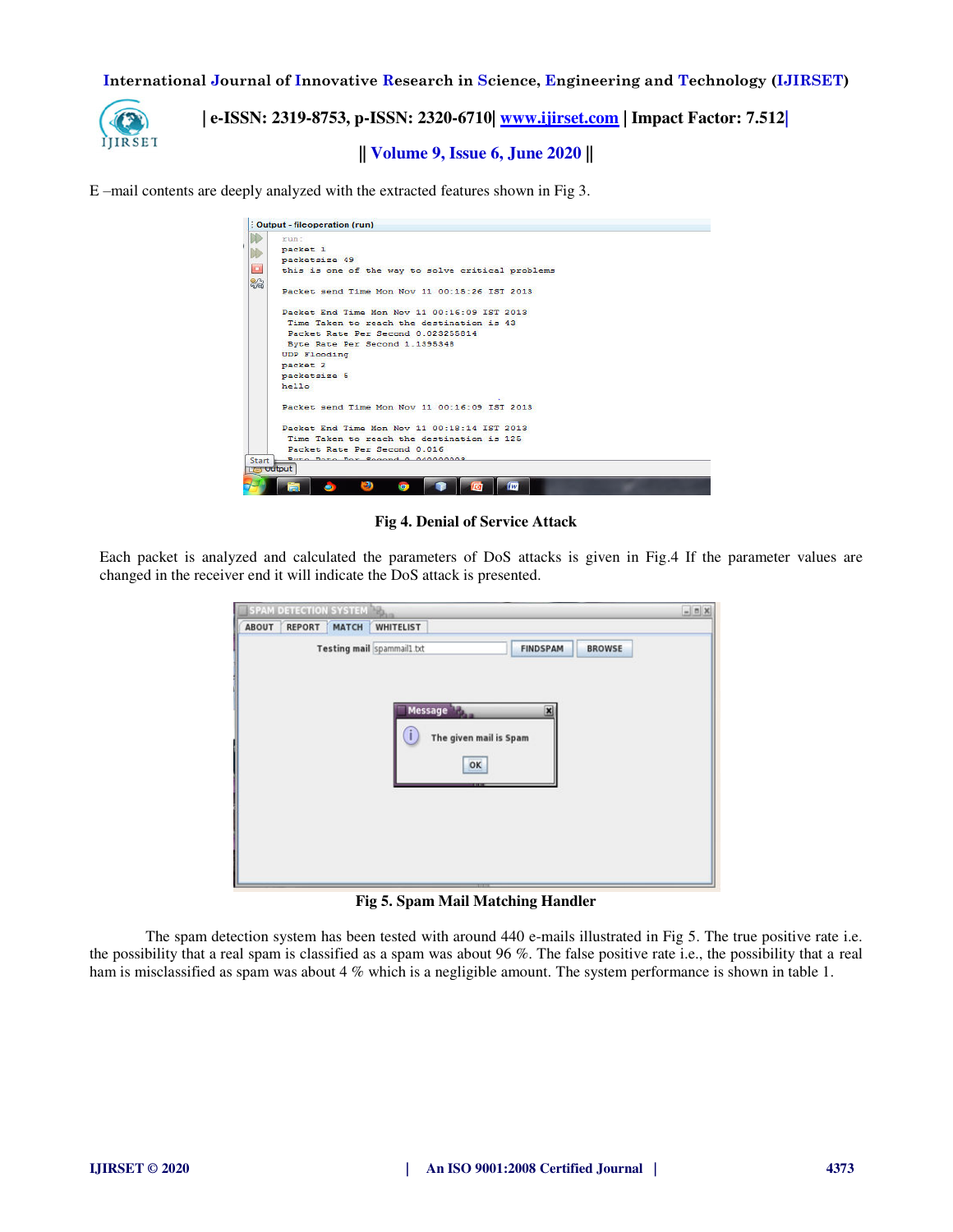

# **| e-ISSN: 2319-8753, p-ISSN: 2320-6710| [www.ijirset.com](http://www.ijirset.com/) | Impact Factor: 7.512|**

# **|| Volume 9, Issue 6, June 2020 ||**

#### **Table 1 System Performance Analysis**

| E-Mail            | <b>No. of E-Mails</b> |                     | Spam | Ham |
|-------------------|-----------------------|---------------------|------|-----|
| <b>Type</b>       |                       |                     |      |     |
|                   | <b>For Testing</b>    | <b>For Training</b> |      |     |
|                   |                       |                     |      |     |
| Text /html        | 320                   | 100                 | 95   |     |
|                   |                       |                     |      |     |
| <b>Text plain</b> | 120                   | 80                  | 77   | 3   |
|                   |                       |                     |      |     |

True Positive rate (TP): 96% False Positive rate (FP): 4%

Compared to the existing system our proposed work is efficiently detected 96% of spam mails.



#### **Fig 6. Execution Time of e- mail Abstraction Generation of the System**

In fig 6 the execution time of 100 e-mails is monitored for generating the e-mail abstraction and it took about 4.6 seconds to generate e-mail abstraction of 100 e-mails.

## **VI. CONCLUSION AND FUTURE WORK**

An effective way to detect and prevent the zombie based vulnerabilities by monitoring outgoing messages in web the application using key logger algorithm and ZDAP Spam and DoS (Denial of Service) is proposed. This system automatically detects the compromised machine in a network or a targeted server. This detection tool mainly implemented in E-mails and web applications like website monitoring, Web logging.

 Every input message is analyzed and the abnormal behavior is detected. Any of the illegal activities are presented in the system it is automatically retransmits the message to the source point and records the ip address or mail id of the owner system. Then the notification is sent to the both ends. In future if the same person may enter into the system the ip alarm will indicates that the message is being vulnerable. There are many new types of attacks are formed while sending and receiving the advertisement. Most of the intrusion detection and prevention systems are not familiar with the steganography based issues and encrypted messages. So the extension of this work is to identify and rectify these issues by using efficient algorithms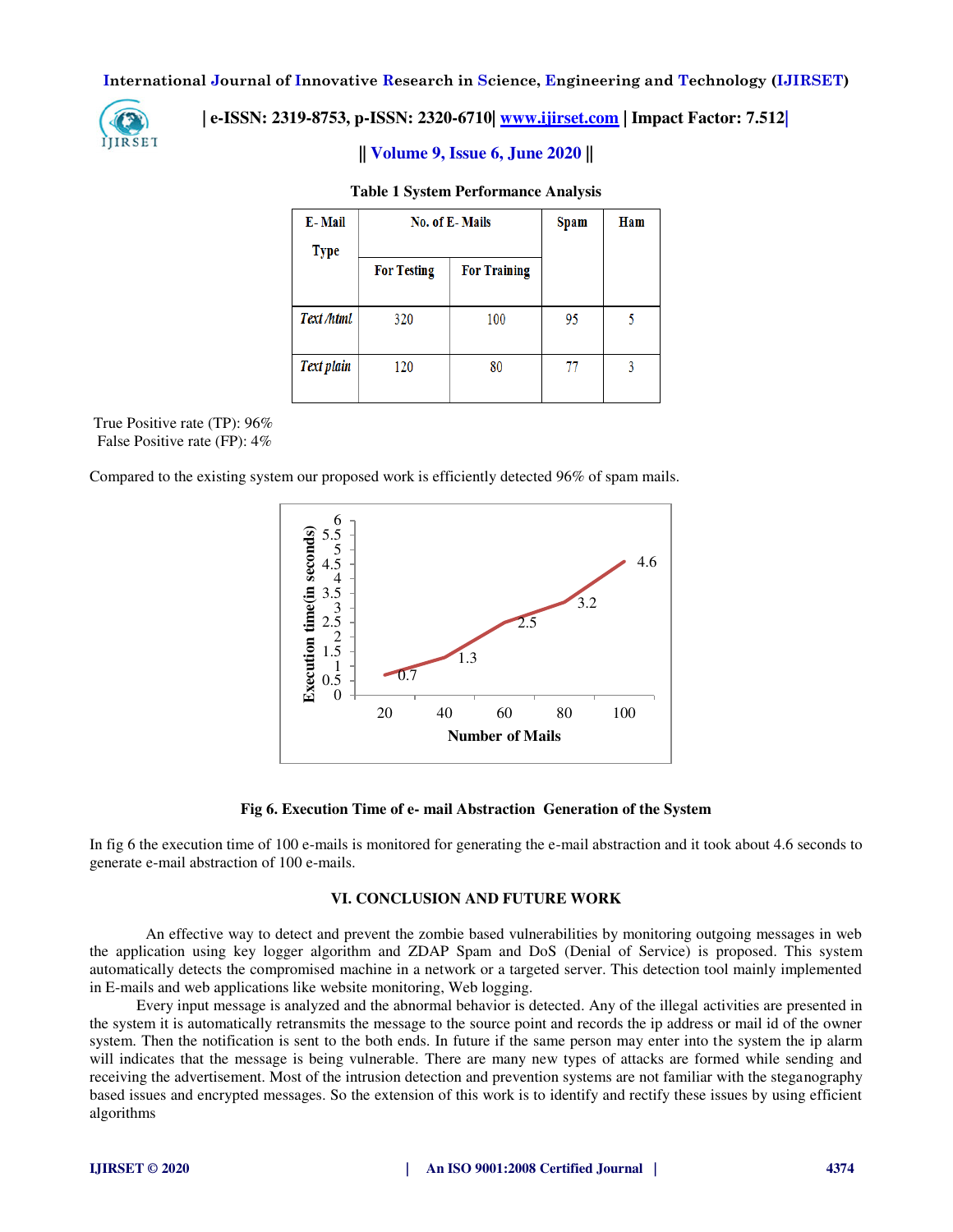

 **| e-ISSN: 2319-8753, p-ISSN: 2320-6710| [www.ijirset.com](http://www.ijirset.com/) | Impact Factor: 7.512|**

**|| Volume 9, Issue 6, June 2020 ||** 

#### **REFERENCES**

- 1. Ahmed H. Fares and Mohamed I. Sharawy "Intrusion Detection: Supervised Machine Learning" Journal of Computing Science and Engineering, Vol. 5, No 4, pp. 305-313 December 2011
- 2. Alexander G, Tartakovsky Aleksey, Polunchenko S, " Efficient Computer Network Anomaly Detection by Changepoint Detection Methods" IEEE Journal, Vol. 7, No. 1, February 2013
- 3. Chen Y, Hwang K, and Ku W, "Collaborative Detection of DDoS Attacks over Multiple Network Domains," IEEE Transations on Parallel and Distributed Systems, 2007
- 4. Chun-Jen Chung, Pankaj Khatkar ,"NICE: Network Intrusion Detection and Countermeasure Selection in Virtual Network Systems" IEEE Transactions Vol. 10, No 4, july/august 2013
- 5. Clayton R, "E-mail Traffic: A Quantitative Snapshot," Proceedings of the Fourth Conf. E-mail and Anti-Spam (CEAS), pp. 253-267, 2007.
- 6. Duan Z, Dong Y and Gopalan, "DMTP: Controlling spam through message delivery differentiation". Computer Networks July 2007.
- 7. Duan Z, Gopalan K, and Yuan X. "Behavioral characteristics of spammers and their network reachability properties." Department of Computer Science, June 2006
- 8. El-Atawy A, Al Shaer E, Tran T and Boutaba R "Adaptive early packet filtering for defending firewalls against DoS attacks",in Proc IEEE INFOCOM, pp. 2437–2445, Apr. 2009.
- 9. Françcois J, El Atawy A, Al Shaer E and Boutaba R, "A collaborative approach for proactive detection of distributed denial of service attacks," in Proceedings, Vol. 11, 2007.
- 10. Information about keylogger activities and algorithms Available at [http://coolhackingtricks.blogspot.in/20 11 III](http://coolhackingtricks.blogspot.in/20%2011%20III%20Iwhat-is-keylogger.html)  [Iwhat-is-keylogger.html](http://coolhackingtricks.blogspot.in/20%2011%20III%20Iwhat-is-keylogger.html)
- 11. Ivor W, Tsang, James Kwok T, Pak-Ming Cheung, "Core Vector Machines: Fast SVM Training on Very Large Data Sets" Journal of Machine Learning Research 6 2005.
- 12. Jerome François, Issam Aib, Member IEEE, And Raouf Boutaba "Firecol: A Collaborative Protection Network For The Detection Of Flooding Ddos Attacks" IEEE/ACM Transactions On Networking, Vol. 20, No 6, December 2012
- 13. Kavisankar L, Chellappan C, "A Mitigation model for TCP SYN flooding with IP Spoofing" IEEE-International Conference on Recent Trends in Information Technology, ICRTIT June 2011
- 14. Kim I.S, Kim M.H "Agent-based honeynet framework for protecting servers in campus networks" School of Computer Science and Engineering, May 2012 Mohammad Avita Katal , Goudar R.H, Singh D.P and Asit Tyagi, " A Framework for Detection and Prevention of Novel Keylogger Spyware Attacks" Proceedings of7'h International Conference on Intelligent Systems and Control ISCO 2013
- 15. Pera M.S and Ng Y.K , "Using Word Similarity to Eradicate Junk E-mails," Proceedings of 16th ACM International Conference Information and Knowledge Management (CIKM), pp. 943-946, 2007
- 16. Pooja Bhoria, Kanwal Garg, "Determining feature set of DOS attacks" International Journal of Advanced Research in Computer Science and Software Engineering Vol. 3, Issue 5, May 2013
- 17. Pradipta Maji and Partha Garai, "Fuzzy–Rough Simultaneous Attribute Selection and Feature Extraction Algorithm" IEEE Transactions On Cybernetics, Vol. 43, No. 4, August 2013
- 18. Radhika Goel, Anjali Sardana, and Ramesh C. Joshi "Parallel Misuse and Anomaly Detection Model" International Journal of Network Security, Vol. 14, No 4, PP.211-222, July 2012
- 19. Razieh Baradaran, Mahdieh Haji, Mohammad Hosseini, "Intrusion Detection System based on Support Vector Machine and BN-KDD Data Set" 7<sup>th</sup> SASTech 7-8 March, 2013.
- 20. Rohan M, Julie J.C.H. Ryan, René van Dorp J, "Detecting Targeted Malicious Email" Copublished by the IEEE Computer and Reliability Societies May/June 2012
- 21. Rung-Ching Chen, Kai-Fan Cheng and Chia-Fen Hsieh, "Using Rough Set And Support Vector Machine For Network Intrusion Detection" International Journal of Network Security & Its Applications (IJNSA),Vol. 1, No 1, April 2009
- 22. Shailendra Singh, Sanjay Silakari and Ravindra Patel "An efficient feature reduction technique for intrusion detection system" International Conference on Machine Learning and Computing IPCSIT Vol. 3, 2011
- 23. Thwe Thwe Oo, Thandar Phyu , "A Statistical Approach to Classify and Identify DDoS Attacks using UCLA Dataset" International Journal of Advanced Research in Computer Engineering & Technology (IJARCET) Vol. 2, No 5, May 2013